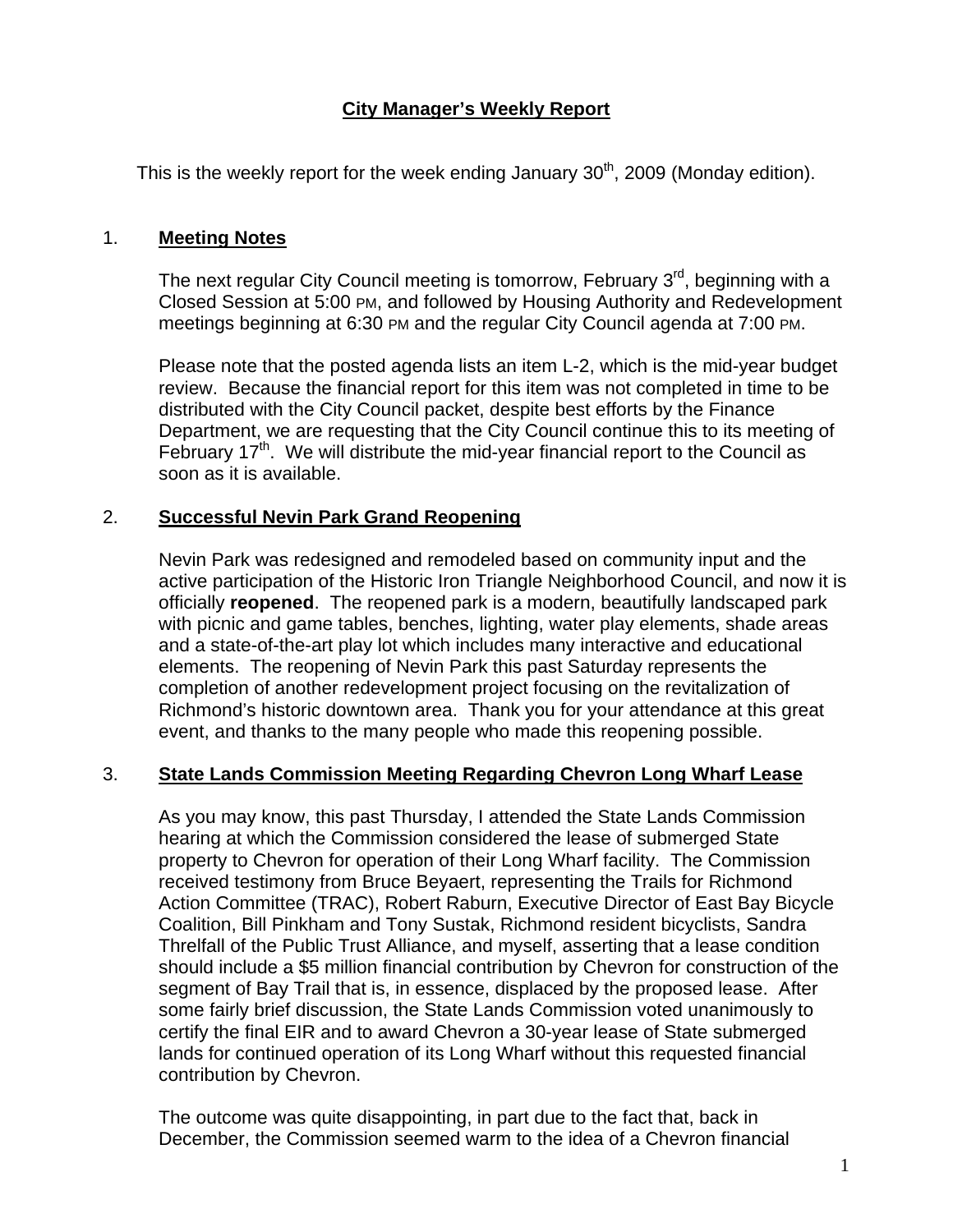contribution, provided that other interested parties (such as the City of Richmond and the East Bay Regional Parks District) would agree to funding a substantial share of the project. As you know, at its most recent meeting, the City Council made such a funding commitment that we hoped would convince the State Lands Commissioners to seek a fair share from Chevron. After the Commission's vote, I was left with the feeling that we had brought back the broomstick of the Wicked Witch of the West only to be sent away callously by the Wizard of Oz. We will continue to seek ways to seek a brain, a heart, courage, and a way back to Kansas – not to mention this critical segment of Bay Trail.

## 4. **Kohl's Withdraws Application**

In an e-mail to Planning Director Richard Mitchell, the developer of the Kohl's project has indicated that they are withdrawing their application. In the e-mail, they simply stated:

"We regret to inform you that we have decided to withdraw our application for City Council approval of the Kohl's department store at our site next to Costco. The decision was Kohl's alone and based primarily on the general state of the economy. Their revised sale projections do not justify the construction of a store at that site... Thanks for all your hard work on this project."

## 5. **Business License Mailers Begin the Implementation of Measure T**

The Business License Division mailed out letters last week to all Richmond-based businesses advising them of the changes that will impact them because of the passage of Measure T.

There are two major changes to the business license as a result of this measure passed by the voters in November 2008. First, all business licenses will now have  $\alpha$  common expiration date of December 31<sup>st</sup>, instead of one year from the date the license was originally issued. This means that, beginning January 1, 2009, a new license must be obtained and the license fee paid by March  $15<sup>th</sup>$  of each year. Every business with a current license will receive a credit for the months already paid for in 2009. For example, if a business's license expires on June  $30<sup>th</sup>$ , 2009, that business will receive six months credit and will owe six months for the new license which will have an expiration date of December  $31<sup>st</sup>$ , 2009.

Second, under Measure T, any business engaged in manufacturing is subject to a new, alternate fee requirement and will need to submit data to the City of Richmond indicating the value of raw materials used in production during 2008. The license fee for manufacturing businesses will now be the larger of one quarter of one percent (0.25%) of the fair market value of the raw materials used in the manufacturing process in the previous year, or the amount as calculated based on the number of employees, as in years past.

As part of the Measure T implementation, businesses will receive the letter and a "Frequently Asked Questions" attachment. The Business License Section of the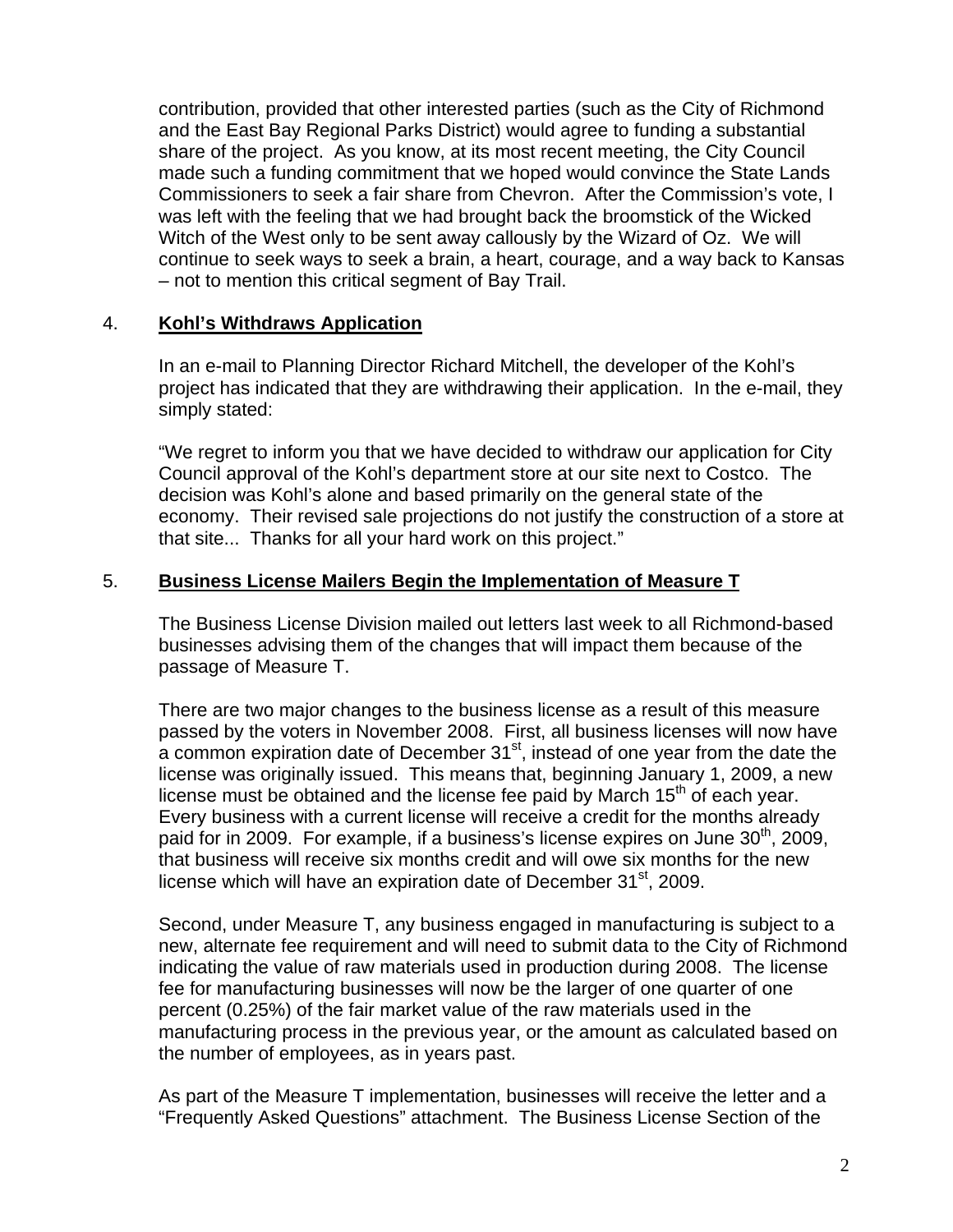City's web has posted a copy of the letter, the Frequently Asked Questions sheet, and full text of the Business License Act.

## 6. **Code Enforcement Administrative Hearings on Foreclosed Properties**

On January  $29<sup>th</sup>$ , the first administrative hearing was held regarding Countrywide Home Loans Inc.'s failure to maintain a vacant foreclosed residence in the 600 block of 8th Street. Countrywide received both a notice of the violations present at the property and the subsequent notice of the hearing after they failed to abate the violations.

Countrywide failed to appear at the hearing and, based on the evidence presented, the Hearing Officer found they were in violation of the ordinance and imposed a \$30,000 fine. The fine was determined at the \$1,000 per day rate for each of the 30 days following the deadline without compliance. By failing to appear at the hearing, Countrywide waived all appeal rights of the Hearing Officer's determination and the imposition of the fine.

The City's Code Enforcement unit is obtaining an Abatement Warrant to clean up the property and those costs will also be billed to Countrywide and collected as a special assessment lien if they fail to pay. If Countrywide continues to neglect the property, the daily \$1,000 fines will continue and subsequent hearings will be scheduled each time the new fines reach the \$30,000 level.

## 7. **Lawsuit Filed Regarding Point Molate Agreements**

A complaint was filed this week in Superior Court by Citizens for Eastshore Parks ("CESP") alleging that the City of Richmond has violated CEQA by approving the Early Transfer Cooperative Agreement ("ETCA") with the Navy and an Environmental Remediation Agreement with Upstream. As you will recall, the ETCA facilitates the transfer of the property from the Navy to the City of Richmond and the Remediation Agreement obligates Upstream to fulfill the City's environmental remediation obligations pursuant to the Water Board Cleanup Order whether or nor it receives project approval. The complaint also claims that the City violated its Settlement Agreement from CESP's previous lawsuit filed because it did not certify an EIR prior to further approvals of the project. It should be noted that approval of these two agreements is necessary for the early transfer regardless of what project is ultimately approved. The BIA will soon be issuing the EIR/EIS for potential uses of the property.

# 8. **Richmond Summer Youth Employment (SYEP)**

The Richmond SYEP is fully underway with applications to be released on Monday, February  $2^{nd}$ . The deadline for completed applications is the earlier of March 13<sup>th</sup>, or when the first 500 completed applications are received. The goal for 2009 is 500 youth trained and placed in meaningful career path work experiences. Ten youth serving agencies have agreed to recruit, train and place over 150 youth, and YouthWORKS will be responsible for training and placing the remaining 350 youth. Competitive opportunities for work experience in the energy efficiency industry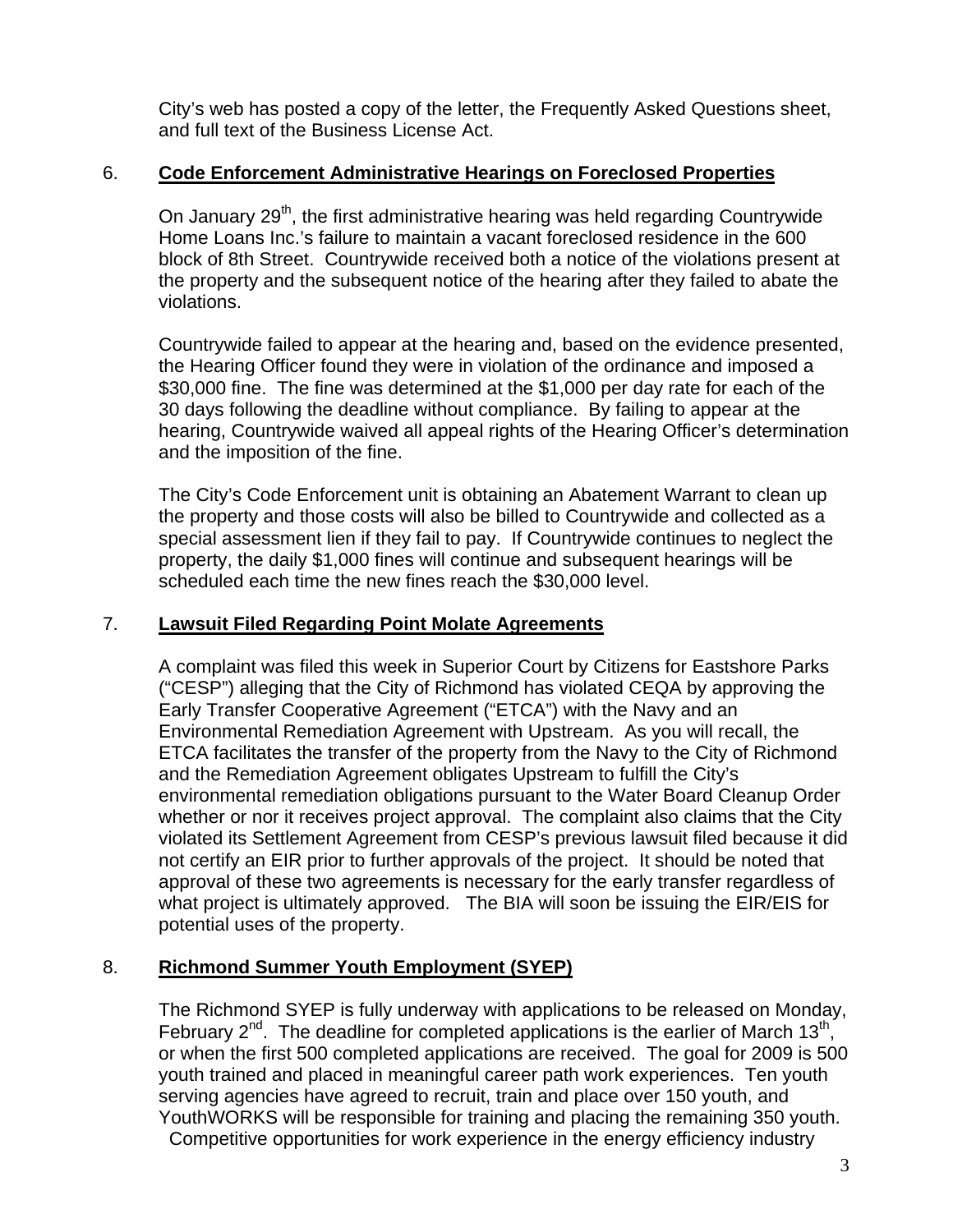and small, storefront retail are planned with Rising Sun Energy and the Richmond Mainstreet Collaborative. Fundraising efforts will begin on Monday, February 2<sup>nd</sup> with a goal of raising a total of \$200,000 in community support, in addition to the \$300,000 City of Richmond contribution.

## 9. **Viewing of West Contra Costa Unified School District Board Meetings**

The West Contra Costa Unified School District Board of Education will hold the February 4<sup>th</sup> Board meeting in the Pinole Valley High School Cafeteria, 2900 Pinole Valley Road, in Pinole, which will allow broadcast by cable television and radio. Broadcast service is provided by the City of Pinole on PCTV Channel 26 and HCTV Channel 25, and the Hercules city cable channel 28. Radio Station KECG 88.1 and 97.7 FM will also carry the broadcast.

As you may know, the School District is unable to do a live cable broadcast of their Board meetings from Lovonya DeJean Middle School because the broadcast dish atop the Richmond Civic Center is down due to construction activity on the site. Richmond staff is continuing to work on issues associated with providing live coverage of School Board meetings, and, until this can be resumed, the City is playing them on KCRT as we receive them. The City is also archiving them on our website.

## 10. **Activities from the Department of Planning and Building**

The following are significant activities of the Planning and Building Services Department:

- Training for Certified Green Building Professionals Last Thursday and Friday, Planning & Building Department staff members attended a two day training session offered by *Build it Green*. Over two-thirds of our staff members have completed certification training. All Planning and Building Staff members will complete the course by the end of the first quarter. Richmond will be among the first cities in the area to have all of its department staff members complete this training.
- Green Building Ordinance The proposed Green Building Ordinance was presented to the Planning Commission as a study session item at last Thursday's meeting.
- Bio-Fuels Ordinance A proposed bio fuels ordinance will be presented as a study session item at next Thursday's Planning Commission meeting.
- Proposed Gift and Clothing Shop at 10585 San Pablo Avenue Last week a business license was issued to an applicant who intends to open a Clothing and Gift shop at 10585 San Pablo Avenue, near the Mosher Avenue intersection. Initially the applicant expressed an interest in selling tobacco products. After meeting with both Planning and Police Department representatives, the operator opted not to follow through on the tobacco sales application. The